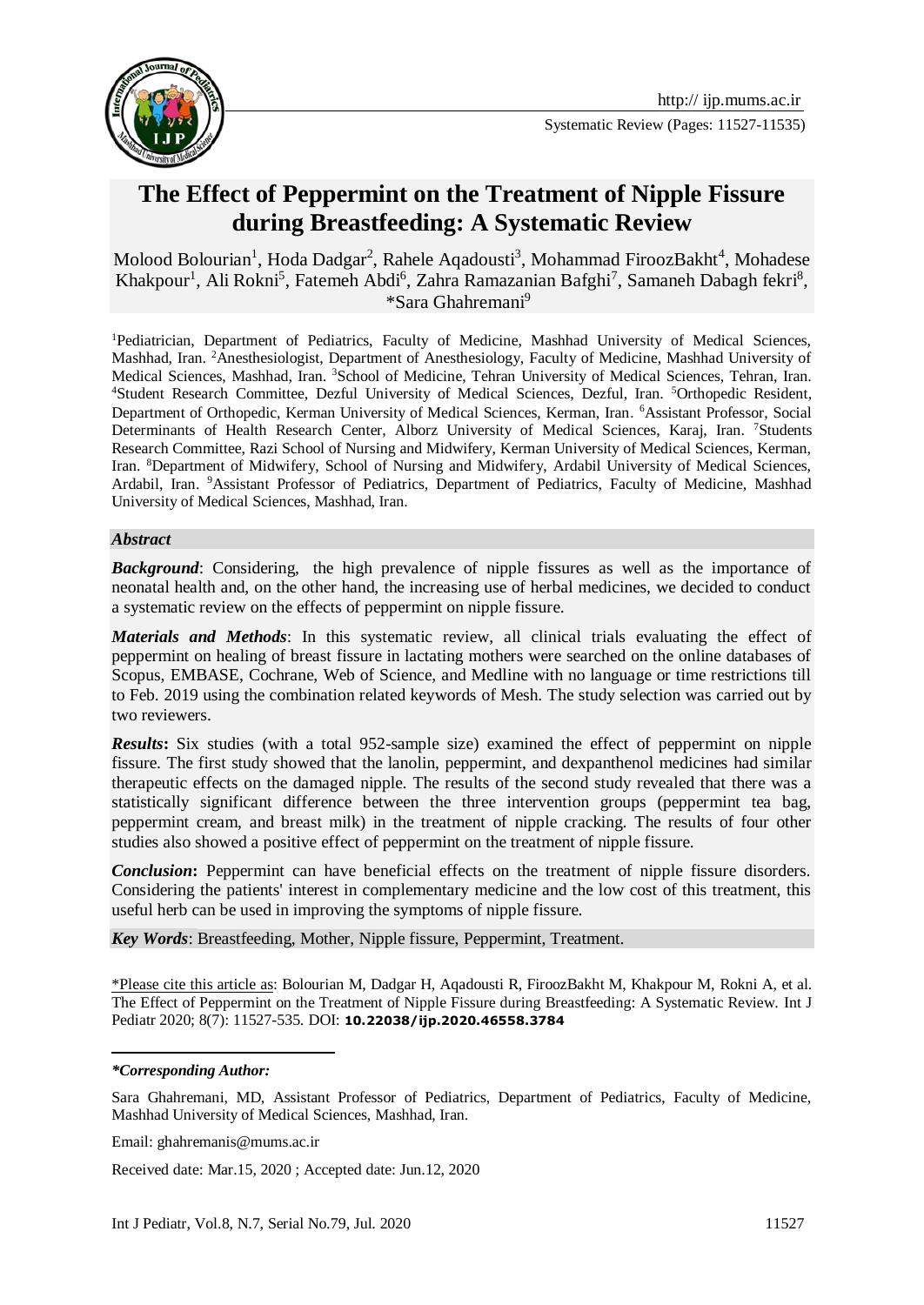### **1- INTRODUCTION**

 Neonatal disorders such as crying, sleep disturbance, and nutrition affect approximately 20% of newborns in the primary years of their life. These disorders are relatively stable during the early years and there is increasing evidence that these problems in infancy are associated with increased behavioral problems in children such as Attention Deficit Hyperactivity Disorder (ADHD) (1). Breast milk, on the other hand, is the most appropriate food for the infant, and will not only help maintain his/her longevity and health, but will also provide health benefits for his/her childhood, adolescence, adolescence, middle age, and old age. One of the problems associated with breastfeeding is the mother's breast problems, which include nipple problems and breast lumps. Nipple problems are considered as one of the most important problems during breastfeeding (2).

Breastfeeding is at risk when the mother's nipples are damaged. Nipple fissure is still considered a common problem and pain or cracks commonly occur after lactation. It is estimated that 80 to 90% of breastfeeding females experience nipple fissure, 26% of them progress to cracking and severe nipple pain (3). Pain interferes with breastfeeding by disrupting the milk spout and reduces the volume of milk delivered to the baby, thereby creating the risk of the baby's weight loss and its associated consequences. Therefore, nipple pain is a common cause of breastfeeding cessation. In some studies, incorrect positioning of the baby's mouth on the breast, inefficient sucking by the baby due to organ and functional causes, short frenulum, very small tongue, using the breast pump, contamination with Candida albicans, using pacifiers and powdered milk for the infant, and pulling the breast out of the baby's mouth before sucking is stopped have been noted as the causes of nipple pain, injury, and fissure (4).

So far, topical ointments, solutions or sprays, lactation time limit, exposure of nipple to air and light, training on proper breastfeeding techniques, rubbing the breast milk on the nipple, hydrogels, hot water compresses, peppermint extract, tea bag, collagenase ointment, dexpanthenol, lanolin, aloe vera, and aqueous-alcoholic extract of curcumin have been used to heal the nipple pain and treat and prevent nipple fissure (5-7). Nowadays, due to the failure of therapeutic methods, researchers tend to use complementary medicine, and herbal medicine is accepted as a branch of complementary medicine by about 80% of the population (8). There is currently no explicit comment on the most appropriate topical treatment for nipple injury, and researchers are currently seeking to find and use low-cost, effective, convenient, and accessible methods in health care centers. One of the therapies is the use of peppermint products (3, 9).

It contains menthol, flavonoids, phenolic acid, and tryptophan. The menthol has a sedative and anesthetic effect and is used for numbness, skin, and treatment of burns, wounds, itching, and inflammation (10, 11). Therefore, given the high prevalence of nipple fissures, the importance of neonatal health and, on the other hand, the increasing use of herbal medicines, and also no agreed treatment for the disease, we decided to conduct a systematic review on the evaluation of the effect of peppermint on nipple fissure in lactating mothers.

### **2- MATERIALS AND METHODS**

# **2-1. Study design**

 Preferred Reporting Items for Systematic Review and Meta-Analysis (PRISMA) checklist was used for this review.

# **2-2. Eligibility Criteria**

Participants, Interventions, Comparators, and Outcomes (PICO) was used to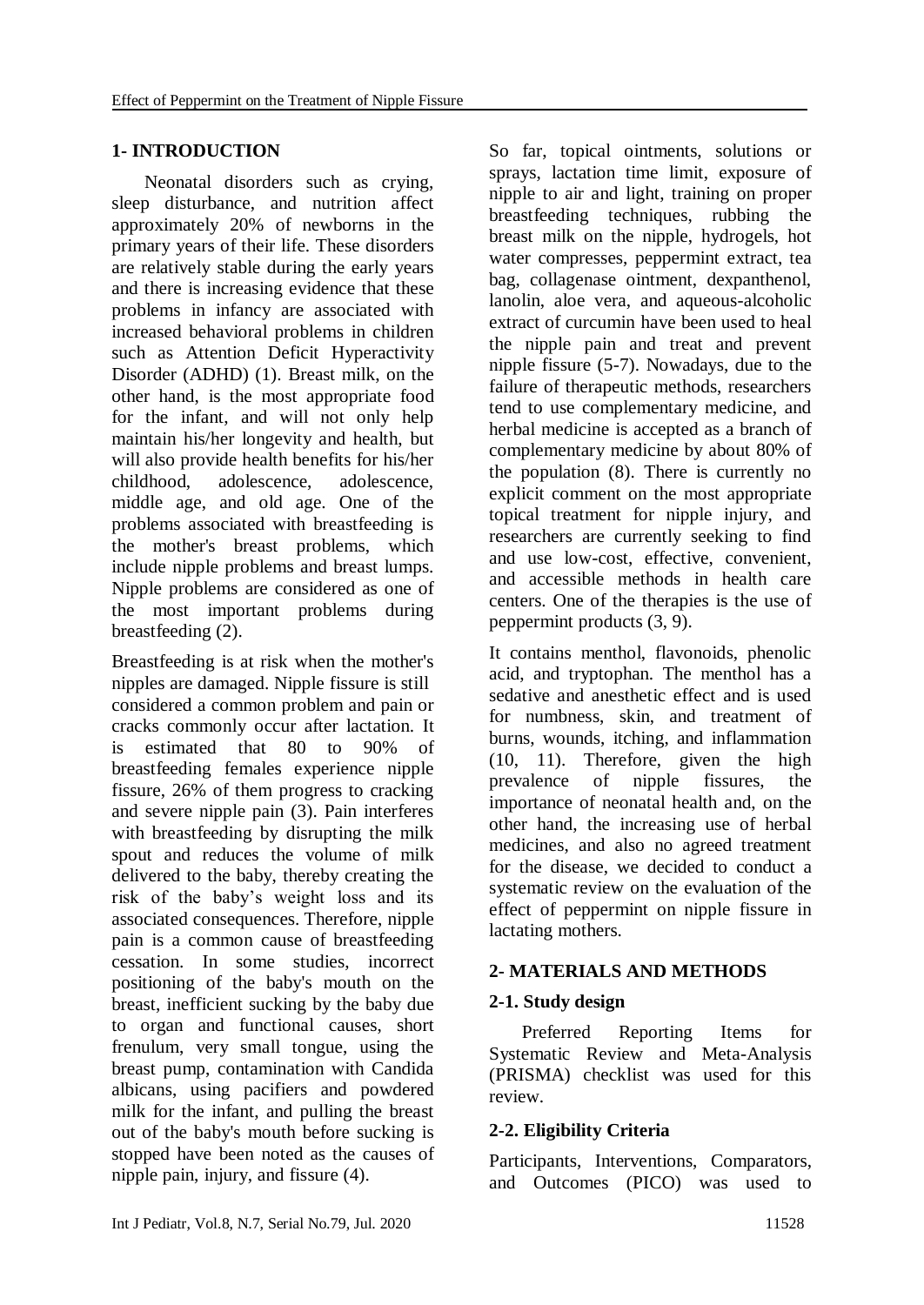formulate the review objective and inclusion criteria.

**Participant:** Lactating Mothers.

**Interventions***:* Any type of breast fissure treatment using Peppermint.

**Comparators***:* Treatment vs. control group, treatment vs. different type of treatment, before vs. after treatment.

**Outcome**: The reduction of breast fissure in lactating mothers.

#### **2-3. Included Studies**

Randomized Controlled Trials (RCT), clinical studies both randomized and nonrandomized either retrospective or prospective. We did not consider pilot, preliminary, and case report studies because of the limited sample size and a higher risk of bias. Studies published in Persian and English till Feb. 2019.

#### **2-4. Search Strategy**

All clinical trials evaluating the effect of Peppermint on breast fissure were searched on the electronic databases of Scopus, EMBASE, Cochrane, Web of Science and Medline (via PubMed) with no language or time restrictions (till Feb 2019) using the combination keywords of (Sore, Nipples, Nipple, Treatment, Therapeutics, Therapy, Trauma, Wound, and Fissure) and (Breastfeeding or Breastfeeding) and (Mentha piperita or Peppermint), and their Persian synonyms and all their possible combinations, were searched in the national databases (Magiran, SID, and Iran.Doc). PRISMA flow diagram was used to show the process of study selection (**Figure.1**). The search process was performed by two independent researchers and a supervisor judged any disagreement in each step.

#### **2-5. Selection Process**

The relevant studies were chosen independently by two reviewers, who reviewed the abstracts of previously published studies initially and then downloaded their full text to review carefully. Finally, the articles with inclusion criteria were enrolled in the systematic review, and their relevant references were also reviewed to find further studies. Any disagreement was judged by the third party.

### **2-6. Data Extraction**

Required data for our systematic review were showed in a checklist. It is containing the name of first authors, year of publication, study design, sample size, intervention period, intervention results, drop out, and assessment tool (**Table.1**). Two independent reviewers extracted the data from the articles. Any discrepancies were judged by the third party. We were unable to implement the meta-analysis since there was high heterogeneity among the outcomes and also the few studies were polished up to now included, thereby making us report the results qualitatively (*Please see the table.1 in the end of paper*).

#### **2-7. Quality Assessment**

After searching, the search team used the jaded scale (12), a valid and reliable tool to assess the quality of included studies, indicating randomization, blindness, and dropout or withdrawal. The scores of this tool range between 0 and 5. The two independent reviewers accomplished study quality and any discrepancy was judged by the third party (**Table.2**).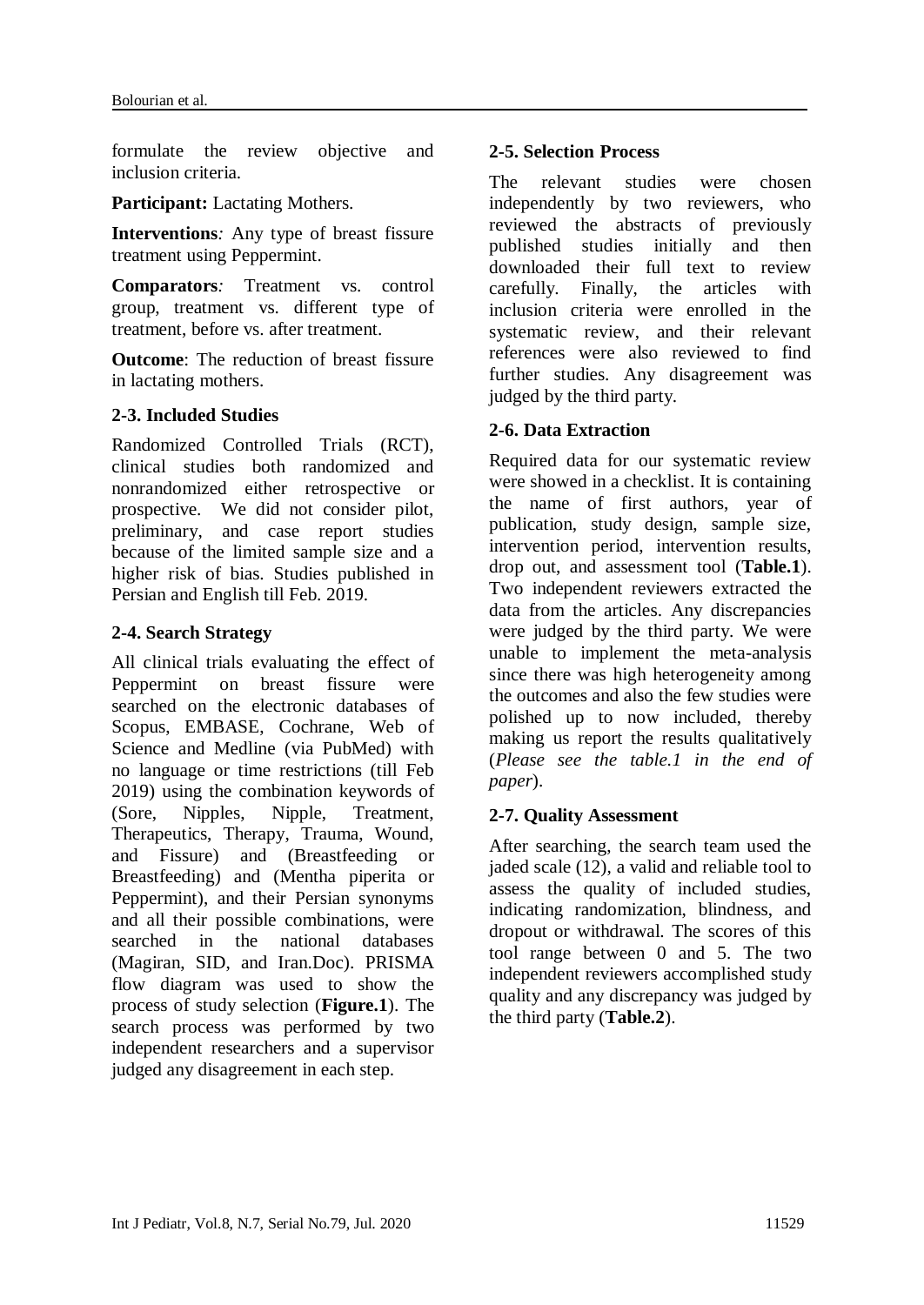

**Fig.1**: PRISMA flowchart of present study.

**Table-2**: Quality Assessment using Jadad scale (12).

|                                                |                          | Randomization         |                         |                     | Report of             |                         |                 |
|------------------------------------------------|--------------------------|-----------------------|-------------------------|---------------------|-----------------------|-------------------------|-----------------|
| Year,<br>Authors,<br>Reference                 | Mention<br>randomization | Appropriate<br>method | Inappropriate<br>Method | Mention<br>blinding | Appropriate<br>method | Inappropriate<br>method | dropping<br>out |
| al.,<br>Masaodi<br>et<br>2019, (2)             | $\ast$                   | $\ast$                |                         | $\ast$              | $\ast$                |                         | $\ast$          |
| Melli et al., 2007,<br>(3)                     | Unclear                  |                       |                         | Unclear             |                       |                         | $\ast$          |
| Abd-Elsalam et al.,<br>2011, (13)              |                          |                       |                         |                     |                       |                         | $\ast$          |
| Akbari et al., 2014,<br>(14)                   | $\ast$                   | $\ast$                |                         | Unclear             |                       |                         | $\ast$          |
| Gharakhani<br>Bahar<br>et al., $2018$ , $(15)$ | Unclear                  |                       | ۰                       | Unclear             |                       | Ξ.                      | Unclear         |
| Shanazi et al., 2016,<br>(16)                  | Unclear                  |                       |                         | $\ast$              | $\ast$                |                         | $\ast$          |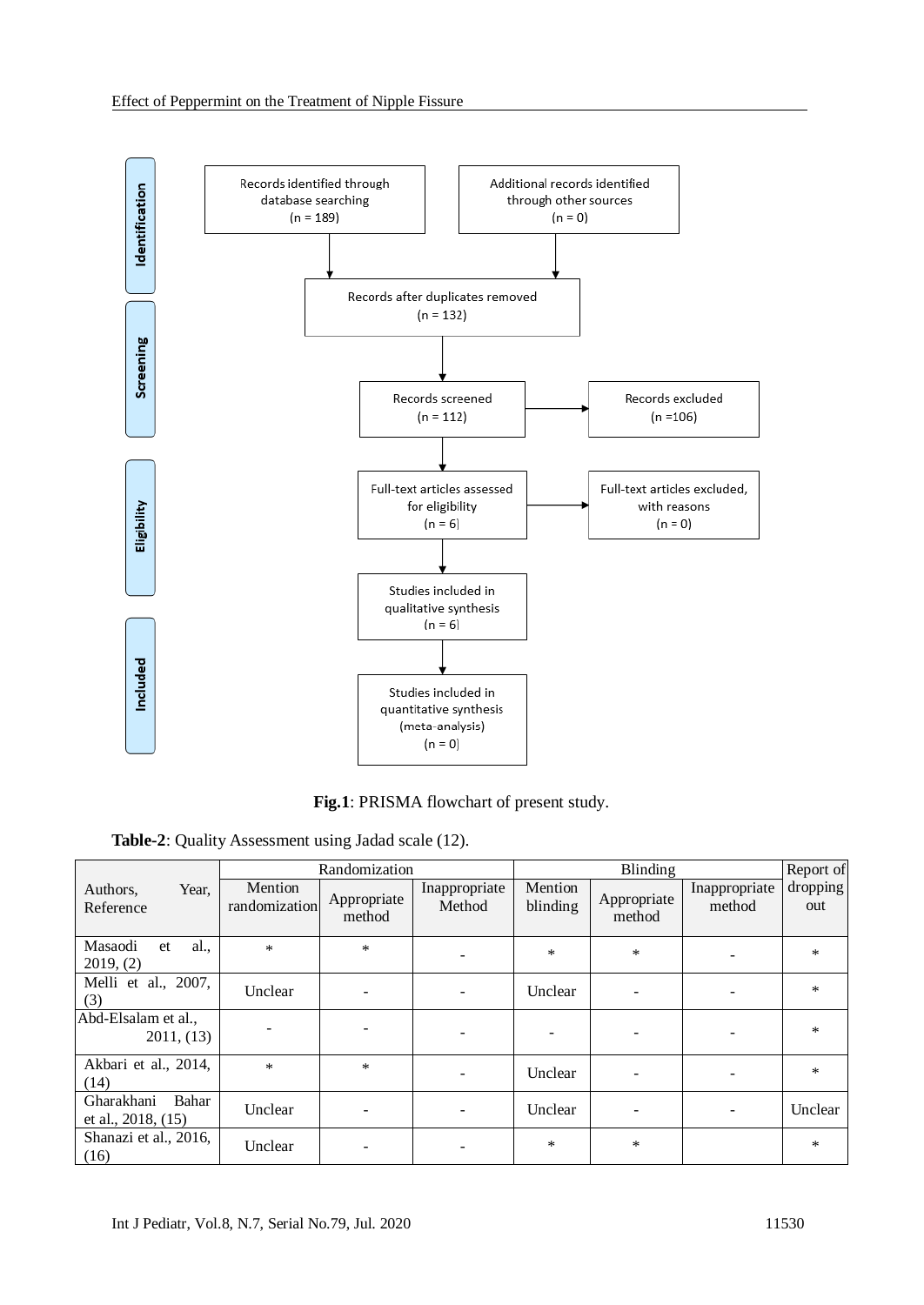#### **3- RESULTS**

 Six studies with a sample size of 952 were included in this study. Results of a study stated that the use of peppermint water in combination with an oily base could have some beneficial effects in reducing nipple crack (13). A study aimed at comparing the effect of peppermint on the treatment of nipple trauma in breastfeeding mothers by Masaodi et al. in 2017, the findings showed that there was no statistically significant difference between pain and trauma score in these two groups. Although, in the next turns including the third, seventh, and fourteenth days, a statistically significant difference was observed, such that the pain reduction in the peppermint group  $(P< 0.05)$ .

It was concluded that the peppermint cream is effective in reducing nipple pain and trauma and can be used to treat and prevent the exacerbation of breastfeeding problems (2). Akbari et al. (2014), conducted a clinical trial entitled "The Effect of Menthol Essence and Breast Milk on Improving Nipple Fissure in Breastfeeding Women". In this study, samples were randomly divided into two groups of 55. Women in the intervention group applied four drops of menthol essence (peppermint) on their nipple and areola after each feeding. Women in the control group applied four drops of their milk on the nipple and areola after each feeding. Results indicated that there was a significant difference in the mean intensity of nipple pain and the mean nipple fissure before the treatment began and 10 days after delivery, and before treatment and 14 days after delivery in the intervention group. Nipple discharge was significantly different between the two groups before the intervention and 10 days after delivery, and before treatment and 14 days after delivery (14). A randomized trial was conducted by Melli et al. (2007) and they used the peppermint gel, lanolin ointment, and placebo gel to prevent nipple cracking in primiparous breastfeeding women. It was concluded that the prophylactic peppermint gel is more effective in breastfeeding women compared to the lanolin and placebo and can be recommended for the prevention of nipple cracking along with better breastfeeding training at the beginning of lactation (3). In a comparative study carried out by Gharakhani Bahar et al. in 2017 at the University of Hamadan, the effect of the mint tea bag, mint cream, and breast milk on the treatment of nipple cracking was investigated during lactation. Interventions were performed at least four times a day for 14 days after treatment was initiated. The results showed that there was a statistically significant difference between the three intervention groups (mint tea bag, mint cream, and breast milk) (15).

In another study conducted by Shanazi et al. in Sanandaj (2016), the effect of the lanolin, peppermint, and dexpanthenol creams on the treatment of traumatic nipples in lactating mothers was compared. This double-blind randomized controlled trial was performed on 126 lactating mothers. The study participants were randomly divided into three groups of lanolin, peppermint, and dexpanthenol creams. Finally, the results of this study showed that the lanolin, peppermint, and dexpanthenol medicines had similar therapeutic effects on the injured nipple  $(16)$ .

### **4- DISCUSSION**

 Considering the importance of breastfeeding, we reviewed the results of studies on the impact of peppermint on the healing of breast fissure in lactating mothers. The reviewed studies suggested that peppermint is useful for the treatment of breast fissure in lactating mothers. Breastfeeding is an important event in the postpartum period and exclusive breastfeeding is one of the major health priorities for infants. Nipple fissure is one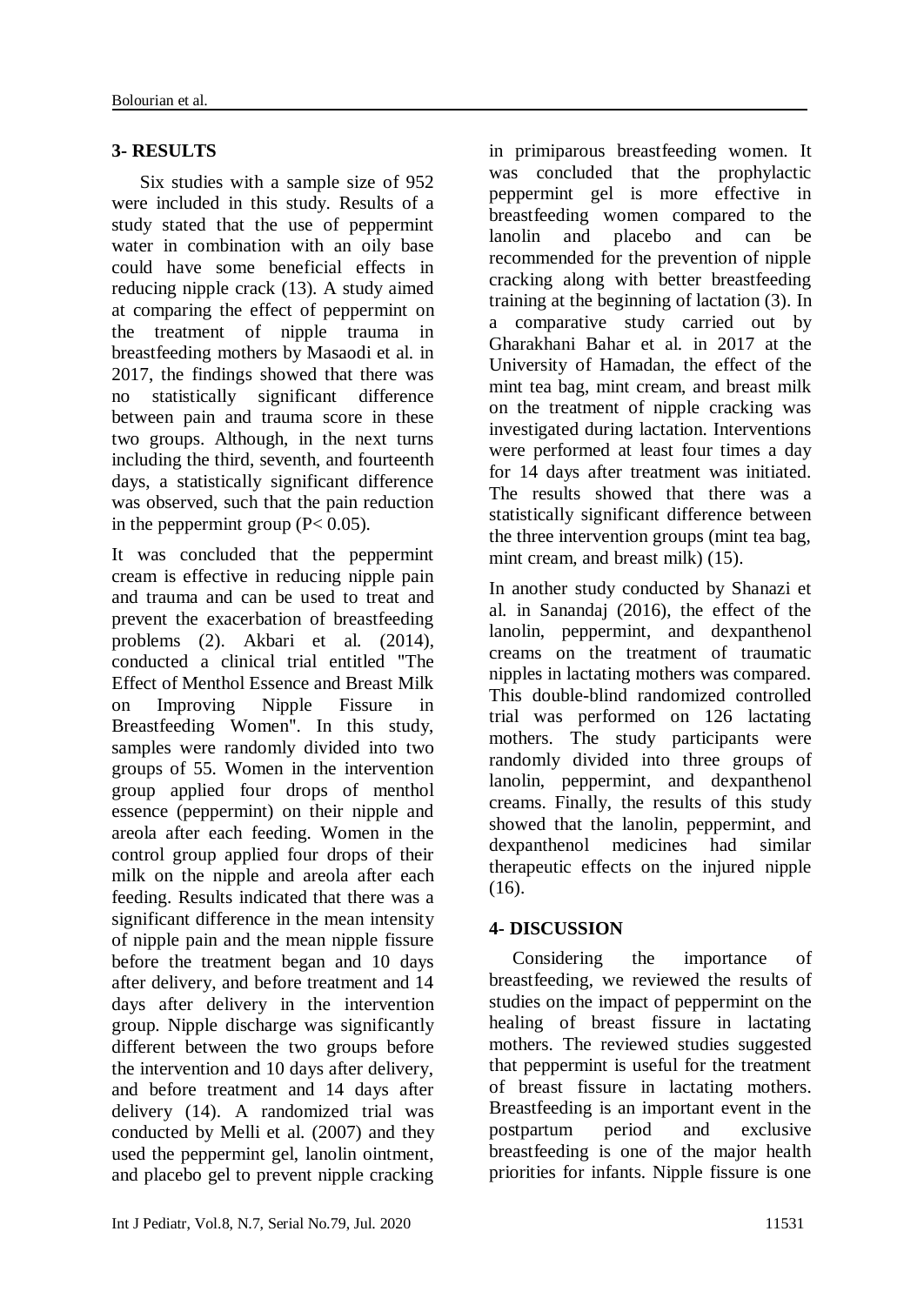of the contributing factors to breastfeeding cessation (17), such that in a study on the American mothers, the most important factor in breastfeeding discontinuation was reported to be nipple fissure and race (18). To have successful breastfeeding and avoiding complications such as mastitis or abscesses, nipple fissure therapy plays a crucial role (19). Sore nipples are the second factor leading to the early desuetude of breastfeeding and interpreting the major reason for mothers' tendency to use artificial feeding (15). Approximately 80-90% of lactating women experience various types of nipple soreness and 26% suffer from agonizing nipple fissures (20).

Different studies showed that different forms of peppermint are used in different societies to increase successful lactation. Peppermint is a well-known herbal medicine used to treat a variety of symptoms and diseases and has a long history of safe use in both medicinal plants and as a flavoring substance in food. Peppermint contains menthol, flavonoids, phenolic acid, and triterpene. The menthol in peppermint causes sedation and numbness and can be used to treat breast fissures (2). Peppermint, on the other hand, is a well-known herb used for a variety of symptoms and diseases and has a long history of safe use in both medicines and as a food flavoring. It has been used as an anti-inflammatory, antiemetic, antiphrastic, and antibacterial traditional medicine (21).

Menthol essence heals nipple fissures and has strong anti-inflammation and antimicrobial effects on tissues (22, 23), in which Menthol assaults on the cytoplasmic membrane of microorganisms and inflammatory agents destroys the membrane resulting in releasing of intracellular components. Furthermore, regarding its role in the degradation of the electron transport process, nutrients absorption, synthesis of nucleic acid, and ATPase enzyme activity, it can preserve

the cells and demolish microorganisms and consequently prevent damage to tissue cells (24). According to the findings of Melli et al.  $(2007)$  in the study on the Peppermint water effect in the prevention of nipple fissures, nipple fissures in the intervention group were significantly fewer than those in the control group (3). Reports of Akbari et al. (2014) indicate that menthol essence can develop nipple fissures in the primiparous breastfeeding women (15). The antispasmodic activity of Mentha piperita has been examined in animals and the spasmolytic effect of peppermint oil on the intestinal musculature seems to associate with calcium antagonism (25).

# **4-1. Study Limitations**

The methodological quality of some of the studies reviewed in this systematic review was poor. These deficiencies included the absence or inadequate reporting of random allocation sequences, the absence or inadequate reporting of blinding, and the lack of intention to treat analysis. It is recommended that future studies be designed and reported based on the Consolidated Standards of Reporting Trials (CONSORT). Other limitations of this study included the rare studies and their low sample size, indicating the need for further studies with a larger sample size.

# **5- CONCLUSIONS**

 Peppermint can have beneficial effects on treating nipple fissure problems. Considering the patients' interest in complementary medicine and the low cost of this treatment, this method can be used for the improvement of nipple fissure. The efficacy and safety of this method should be assessed through more sophisticated study design and be compared with other recently available treatments in a randomized manner.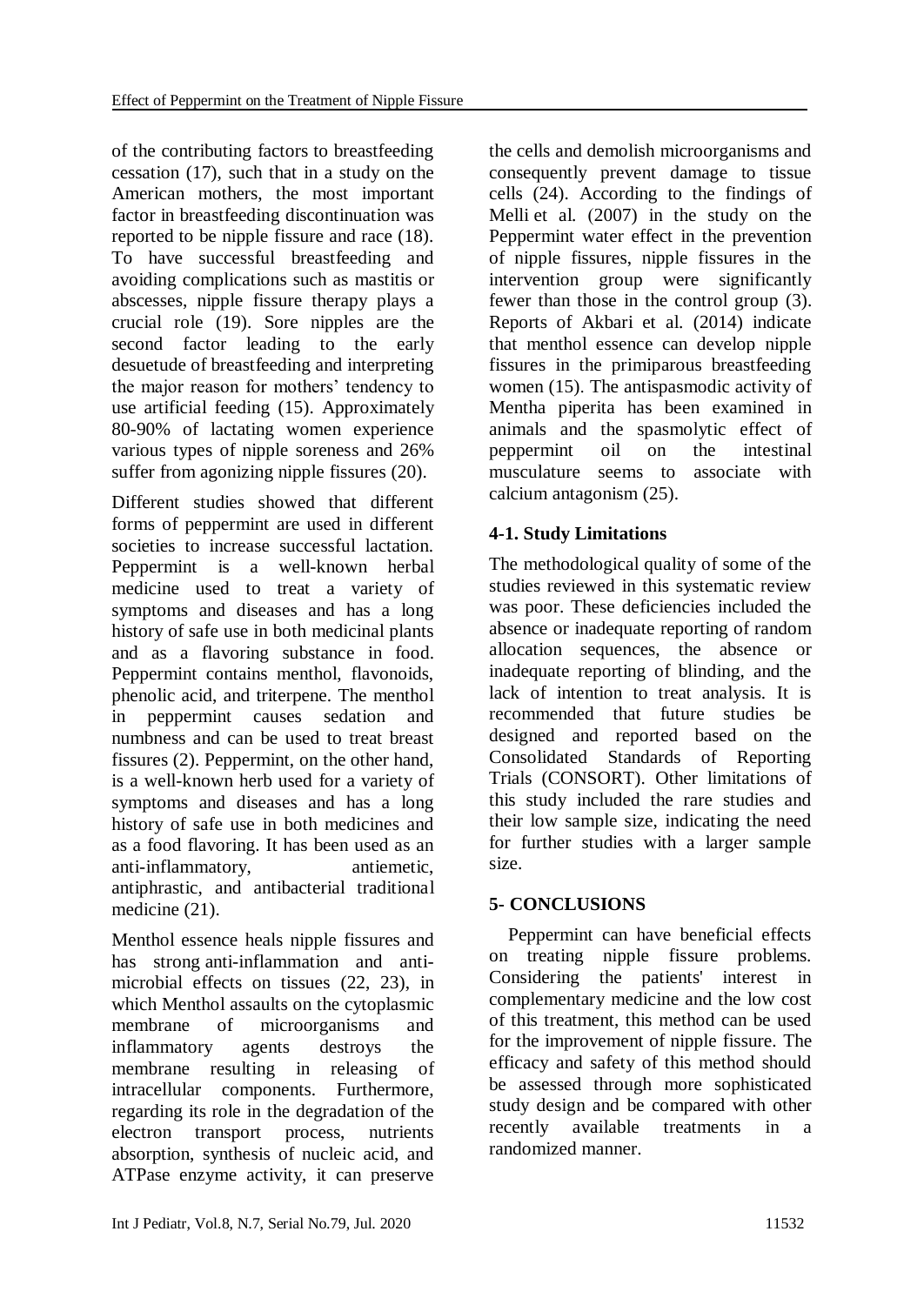#### **6- CONFLICT OF INTEREST:** None.

#### **7- REFERENCES**

1. Bilgin A, Wolke D. Development of comorbid crying, sleeping, feeding problems across infancy: Neurodevelopmental vulnerability and parenting. Early human development. 2017;109:37-43.

2. Masaodi k, Shahnazi M, Abdoli Najmi L, Fashbaf A, Esmaeli f. Investigating the Effect of Peppermint Cream on Traumatic Nipples in Breastfeeding Mothers. Complementary Medicine Journal of faculty of Nursing & Midwifery. 2019;9(2):3730-43.

3. Melli MS, Rashidi M-R, Nokhoodchi A, Tagavi S, Farzadi L, Sadaghat K, et al. A randomized trial of peppermint gel, lanolin ointment, and placebo gel to prevent nipple crack in primiparous breastfeeding women. Medical science monitor. 2007;13(9):CR406- CR11.

4. Asaadi N, Kariman N, Shahrahmani H, Ghalandari S, Khodakarami N. A systematic review of clinical trials in the treatment of sore nipple and nipple pain in breastfeeding women. The Iranian Journal of Obstetrics, Gynecology and Infertility. 2016;19(6):22-33.

5. Alamolhoda SH, AmirAliAkbari S, Baghban AA, Esmaili S. Effects of Aloe vera gel on breast fissures in breastfeeding women. Pajoohandeh Journal. 2014;19(1):13-7.

6. Niazi A, Rahimi VB, Soheili-Far S, Askari N, Rahmanian-Devin P, Sanei-Far Z, et al. A systematic review on prevention and treatment of nipple pain and fissure: are they curable? Journal of pharmacopuncture. 2018;21(3):139.

7. Sheinizadeh-Emadi S, Ehsani P, Dahanzadeh S, Haghighizadeh M. Comparison evaluation of Curcumin(Curcuma longa extract)with the application of expressed breast milk in the treatment of nipple cracks in lactating primiparous women: A randomized clinical trial. Journal of Clinical Nursing and Midwifery. 2015;4(2):11-9.

8. Iranian Ministry of health and medical education. Deputy ministry for food and drug. Iranian herbal pharmacopoeia. Tehran: Iranian Ministry of Health and Medical Education Pub; 200.

9. Gharakhani Bahar T, Oshvandi K, Zahra Masoumi S, Mohammadi Y, Moradkhani S, Firozian F. A. Comparative Study of the Effects of Mint Tea Bag, Mint Cream, and Breast Milk on the Treatment of Cracked Nipple in the Lactation Period: A Randomized Clinical Trial Study. Iranian Journal of Neonatology. 2018; 9(4):72-9.

10. Taneja S, Chandra S. Mint. Handbook of Herbs and Spices (Second Edition), Volume 1:Elsevier; 2012:366-87.

12. Policy G, wOrKs Rental P. Peppermint (Mentha x piperita). 2016.

12. Jadad AR, Moore RA, Carroll D, Jenkinson C, Reynolds DJM, Gavaghan DJ, et al. Assessing the quality of reports of randomized clinical trials: is blinding necessary? [Control Clin Trials.](https://www.ncbi.nlm.nih.gov/pubmed/8721797) 1996; 17(1): 1- 12.

13.Abd-Elsalam S, Hamido S, Abd el Hameed H. Effect of using pharmacological versus alternative therapy on traumatic nipples for lactating mothers. J Am Sci. 2011;7(11):485- 96.

14.Akbari SAA, Alamolhoda SH, Baghban AA, Mirabi P. Effects of menthol essence and breast milk on the improvement of nipple fissures in breastfeeding women. Journal of research in medical sciences: the official journal of Isfahan University of Medical Sciences. 2014;19(7):629.

15.Gharakhani Bahar T, Oshvandi K, Zahra Masoumi S, Mohammadi Y, Moradkhani S, Firozian F. A comparative study of the effects of mint tea bag, mint cream, and breast milk on the treatment of cracked nipple in the lactation period: A randomized clinical trial study. Iranian Journal of Neonatology IJN. 2018;9(4):72-9.

16. [Shanazi M,](https://www.ncbi.nlm.nih.gov/pubmed/?term=Shanazi%20M%5BAuthor%5D&cauthor=true&cauthor_uid=26744729) [Farshbaf Khalili](https://www.ncbi.nlm.nih.gov/pubmed/?term=Farshbaf%20Khalili%20A%5BAuthor%5D&cauthor=true&cauthor_uid=26744729)  [A,](https://www.ncbi.nlm.nih.gov/pubmed/?term=Farshbaf%20Khalili%20A%5BAuthor%5D&cauthor=true&cauthor_uid=26744729) [Kamalifard M,](https://www.ncbi.nlm.nih.gov/pubmed/?term=Kamalifard%20M%5BAuthor%5D&cauthor=true&cauthor_uid=26744729) [Asghari Jafarabadi](https://www.ncbi.nlm.nih.gov/pubmed/?term=Asghari%20Jafarabadi%20M%5BAuthor%5D&cauthor=true&cauthor_uid=26744729)  [M,](https://www.ncbi.nlm.nih.gov/pubmed/?term=Asghari%20Jafarabadi%20M%5BAuthor%5D&cauthor=true&cauthor_uid=26744729) [Masoudin K,](https://www.ncbi.nlm.nih.gov/pubmed/?term=Masoudin%20K%5BAuthor%5D&cauthor=true&cauthor_uid=26744729) [Esmaeli F.](https://www.ncbi.nlm.nih.gov/pubmed/?term=Esmaeli%20F%5BAuthor%5D&cauthor=true&cauthor_uid=26744729) Comparison of the Effects of Lanolin, Peppermint, and Dexpanthenol Creams on Treatment of Traumatic Nipples in Breastfeeding Mothers in Sanandaj: A Randomized Clinical Trial: Tabriz University of Medical Sciences, School of Nursing and Midwifery; 2016.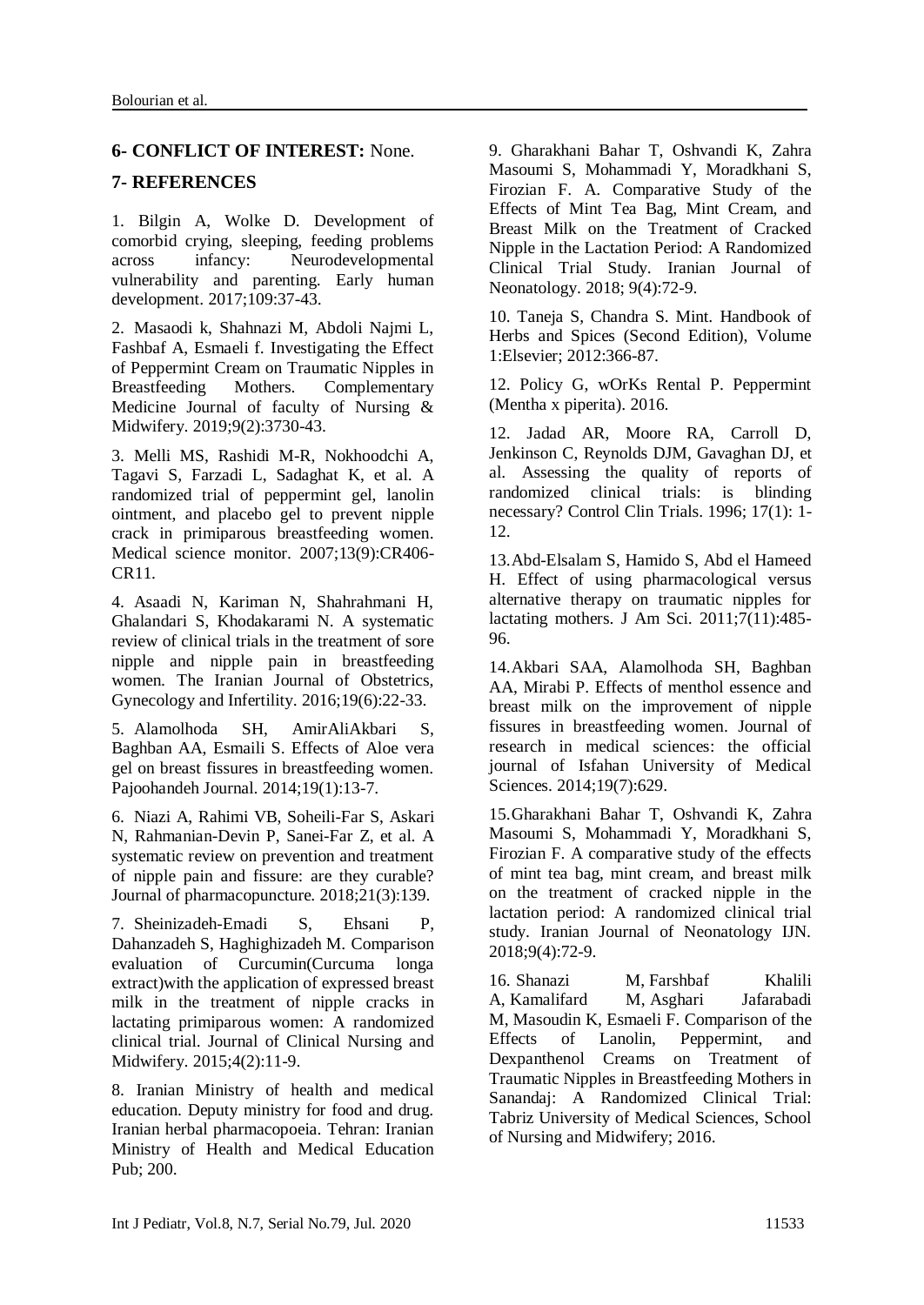17. Rahnemaie FS, Zare E, Zaheri F, Abdi F. Effects of Complementary Medicine on Successful Breastfeeding and its Associated Issues in the Postpartum Period. Iranian Journal of Pediatrics. 2019;29(1).

18. Brand E, Kothari C, Stark MA. Factors related to breastfeeding discontinuation between hospital discharge and 2 weeks postpartum. The Journal of Perinatal Education. 2011;20(1):36-44.

19. Jacobs A, Abou-Dakn M, Becker K, Both D, Gatermann S, Gresens R, et al. S3 guidelines for the treatment of inflammatory breast disease during the lactation period. Senologie. 2014;11(01):50-6.

20. Kazemirad M, Khodakarami N, Salamzadeh J, Nasiri N, Kazemi M, Moattar F. Comparison of calendit-e cream versus expressed breast milk. Advances in Nursing & Midwifery. 2013;23(80):5380.

21. Alves JGB, de Brito RdCC, Cavalcanti TS. Effectiveness of Mentha piperita in the treatment of infantile colic: a crossover study. Evidence-Based Complementary and Alternative Medicine. 2012;2012.

22. Kazem AR, Sharifan A, Aghazadeh MM. Study of chemical composition and antimicrobial activity of peppermint essential oil. 2011.

23. Willis DN, Liu B, Ha MA, Jordt S-E, Morris JB. Menthol attenuates respiratory irritation responses to multiple cigarette smoke irritants. The FASEB Journal. 2011;25(12):4434-44.

24. Morland-Schultz K, Hill PD. Prevention of and therapies for nipple pain: a systematic review. Journal of Obstetric, Gynecologic & Neonatal Nursing. 2005;34(4):428-37.

25. Grigoleit H-G, Grigoleit P. Gastrointestinal clinical pharmacology of peppermint oil. Phytomedicine. 2005;12(8):607-11.